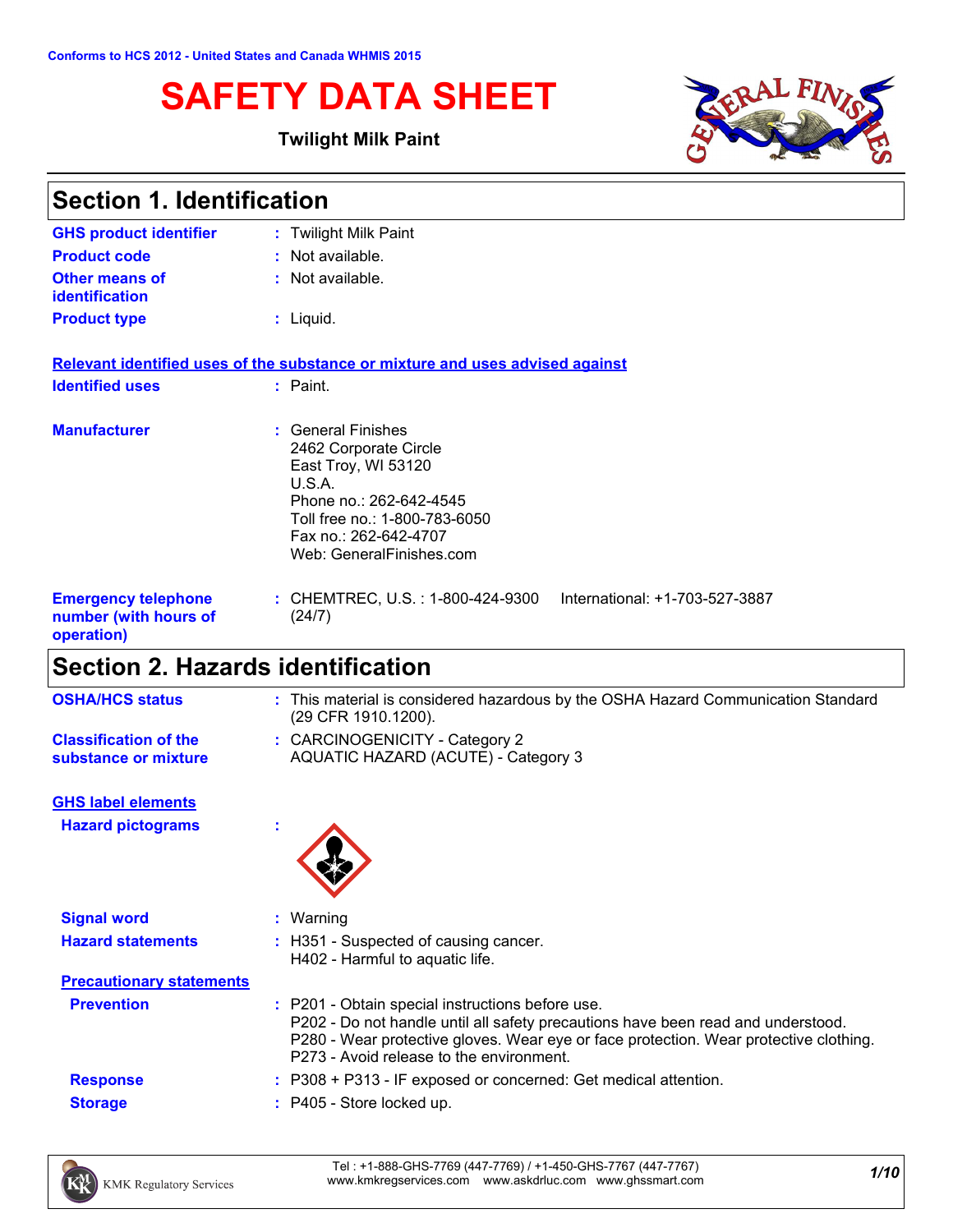

## **Section 2. Hazards identification**

- **Disposal 19501 :** P501 Dispose of contents and container in accordance with all local, regional, national and international regulations.
- **Hazards not otherwise classified**

## **Section 3. Composition/information on ingredients**

**:** None known.

|  | <b>Substance/mixture</b> |  |  |
|--|--------------------------|--|--|
|  |                          |  |  |
|  |                          |  |  |

**Substance/mixture :** Mixture

**Other means of identification**

**:** Not available.

| <b>Ingredient name</b>           |               | <b>CAS number</b> |
|----------------------------------|---------------|-------------------|
| Carbon black, respirable powder  | $ 0.1 - 1$    | 1333-86-4         |
| Titanium dioxide                 | $ 0.1 - 1$    | 13463-67-7        |
| 3-lodo-2-propynyl butylcarbamate | $0.001 - 0.1$ | 55406-53-6        |

**United States: The exact percentage (concentration) in the composition has been withheld as a trade secret in accordance with paragraph (i) of §1910.1200.**

**Canada: The exact percentage (concentration) in the composition has been withheld as a trade secret in accordance with the amended HPR as of April 2018.**

**There are no additional ingredients present which, within the current knowledge of the supplier and in the concentrations applicable, are classified as hazardous to health or the environment and hence require reporting in this section.**

**Occupational exposure limits, if available, are listed in Section 8.**

## **Section 4. First aid measures**

#### **Description of necessary first aid measures**

| <b>Eye contact</b>  | : Immediately flush eyes with plenty of water, occasionally lifting the upper and lower<br>eyelids. Check for and remove any contact lenses. Continue to rinse for at least 20<br>minutes. Get medical attention.                                                                                                                                                                                                                                                                                                                                                                                                                                                                                                                                                         |
|---------------------|---------------------------------------------------------------------------------------------------------------------------------------------------------------------------------------------------------------------------------------------------------------------------------------------------------------------------------------------------------------------------------------------------------------------------------------------------------------------------------------------------------------------------------------------------------------------------------------------------------------------------------------------------------------------------------------------------------------------------------------------------------------------------|
| <b>Inhalation</b>   | : Remove victim to fresh air and keep at rest in a position comfortable for breathing. If not<br>breathing, if breathing is irregular or if respiratory arrest occurs, provide artificial<br>respiration or oxygen by trained personnel. It may be dangerous to the person providing<br>aid to give mouth-to-mouth resuscitation. Get medical attention. If unconscious, place<br>in recovery position and get medical attention immediately. Maintain an open airway.<br>Loosen tight clothing such as a collar, tie, belt or waistband.                                                                                                                                                                                                                                 |
| <b>Skin contact</b> | : Flush contaminated skin with plenty of water. Continue to rinse for at least 20 minutes.<br>Get medical attention. Wash clothing before reuse. Clean shoes thoroughly before<br>reuse.                                                                                                                                                                                                                                                                                                                                                                                                                                                                                                                                                                                  |
| Ingestion           | : Wash out mouth with water. Remove dentures if any. Remove victim to fresh air and<br>keep at rest in a position comfortable for breathing. If material has been swallowed and<br>the exposed person is conscious, give small quantities of water to drink. Stop if the<br>exposed person feels sick as vomiting may be dangerous. Do not induce vomiting<br>unless directed to do so by medical personnel. If vomiting occurs, the head should be<br>kept low so that vomit does not enter the lungs. Get medical attention. Never give<br>anything by mouth to an unconscious person. If unconscious, place in recovery position<br>and get medical attention immediately. Maintain an open airway. Loosen tight clothing<br>such as a collar, tie, belt or waistband. |

#### **Most important symptoms/effects, acute and delayed**

| <b>Potential acute health effects</b> |                                                     |
|---------------------------------------|-----------------------------------------------------|
| Eye contact                           | : No known significant effects or critical hazards. |
| <b>Inhalation</b>                     | : No known significant effects or critical hazards. |
| <b>Skin contact</b>                   | : No known significant effects or critical hazards. |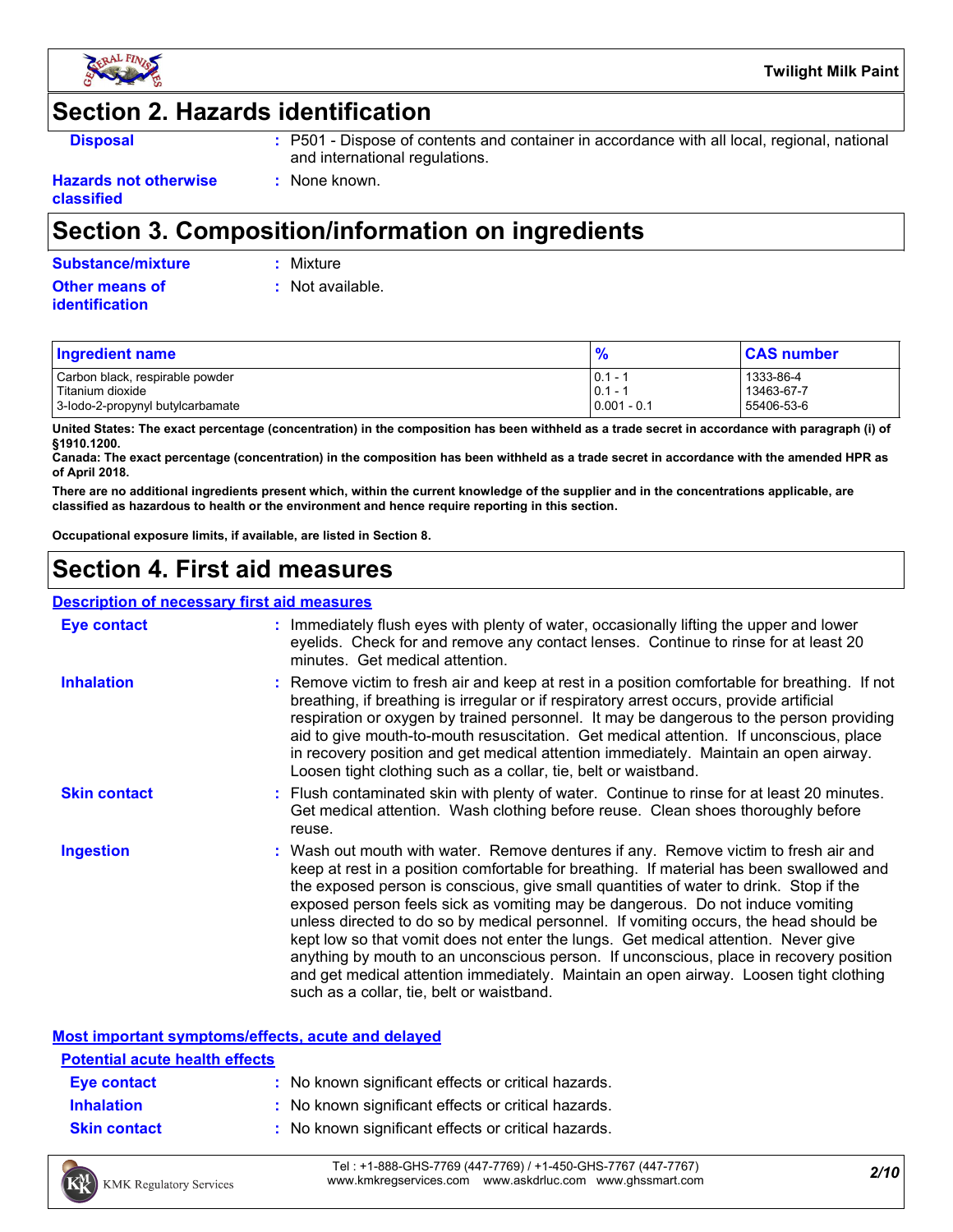

**Ingestion** 

### **Section 4. First aid measures**

| No known significant effects or critical hazards. |
|---------------------------------------------------|
|---------------------------------------------------|

#### **Over-exposure signs/symptoms**

| Eye contact         | : No known significant effects or critical hazards. |
|---------------------|-----------------------------------------------------|
| <b>Inhalation</b>   | : No known significant effects or critical hazards. |
| <b>Skin contact</b> | : No known significant effects or critical hazards. |
| <b>Ingestion</b>    | : No known significant effects or critical hazards. |

## **Indication of immediate medical attention and special treatment needed, if necessary**

| <b>Notes to physician</b>         | : Treat symptomatically. Contact poison treatment specialist immediately if large<br>quantities have been ingested or inhaled.                                              |
|-----------------------------------|-----------------------------------------------------------------------------------------------------------------------------------------------------------------------------|
| <b>Specific treatments</b>        | : No specific treatment.                                                                                                                                                    |
| <b>Protection of first-aiders</b> | No action shall be taken involving any personal risk or without suitable training. It may<br>be dangerous to the person providing aid to give mouth-to-mouth resuscitation. |

#### **See toxicological information (Section 11)**

## **Section 5. Fire-fighting measures**

| <b>Extinguishing media</b>                               |                                                                                                                                                                                                     |
|----------------------------------------------------------|-----------------------------------------------------------------------------------------------------------------------------------------------------------------------------------------------------|
| <b>Suitable extinguishing</b><br>media                   | $\therefore$ In case of fire, use water spray (fog), foam, dry chemical or CO <sub>2</sub> .                                                                                                        |
| <b>Unsuitable extinguishing</b><br>media                 | : None known.                                                                                                                                                                                       |
| <b>Specific hazards arising</b><br>from the chemical     | : No specific fire or explosion hazard.                                                                                                                                                             |
| <b>Hazardous thermal</b><br>decomposition products       | : Decomposition products may include the following materials:<br>carbon dioxide<br>carbon monoxide<br>metal oxide/oxides                                                                            |
| <b>Special protective actions</b><br>for fire-fighters   | : Promptly isolate the scene by removing all persons from the vicinity of the incident if<br>there is a fire. No action shall be taken involving any personal risk or without suitable<br>training. |
| <b>Special protective</b><br>equipment for fire-fighters | : Fire-fighters should wear appropriate protective equipment and self-contained breathing<br>apparatus (SCBA) with a full face-piece operated in positive pressure mode.                            |

### **Section 6. Accidental release measures**

|                                | <b>Personal precautions, protective equipment and emergency procedures</b>                                                                                                                                                                                                                                                                                                                                       |
|--------------------------------|------------------------------------------------------------------------------------------------------------------------------------------------------------------------------------------------------------------------------------------------------------------------------------------------------------------------------------------------------------------------------------------------------------------|
| For non-emergency<br>personnel | : No action shall be taken involving any personal risk or without suitable training.<br>Evacuate surrounding areas. Keep unnecessary and unprotected personnel from<br>entering. Do not touch or walk through spilled material. Avoid breathing vapor or mist.<br>Provide adequate ventilation. Wear appropriate respirator when ventilation is<br>inadequate. Put on appropriate personal protective equipment. |
| For emergency responders       | : If specialized clothing is required to deal with the spillage, take note of any information in<br>Section 8 on suitable and unsuitable materials. See also the information in "For non-<br>emergency personnel".                                                                                                                                                                                               |

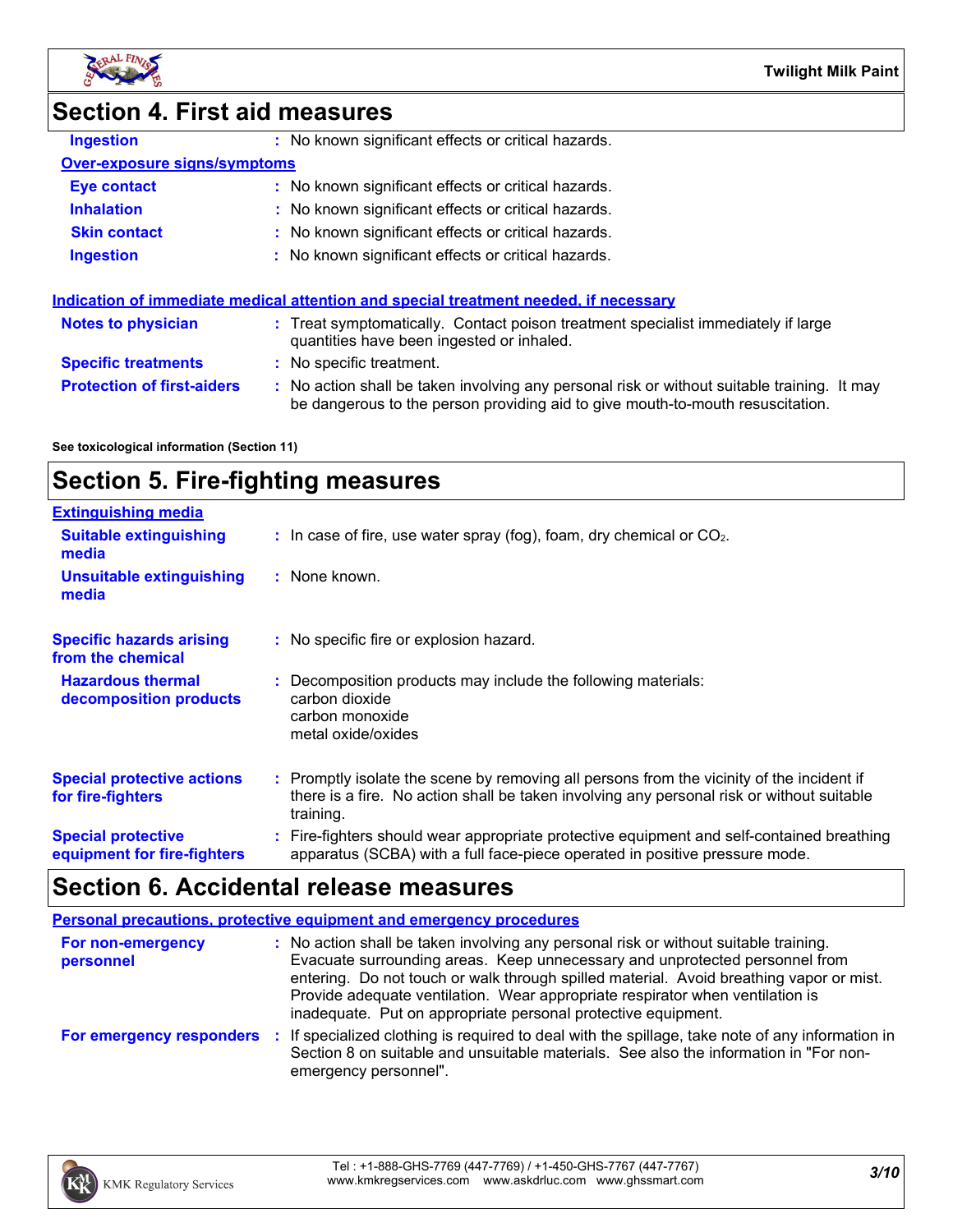

### **Section 6. Accidental release measures**

**Environmental precautions :** Avoid dispersal of spilled material and runoff and contact with soil, waterways, drains and sewers. Inform the relevant authorities if the product has caused environmental pollution (sewers, waterways, soil or air). Water polluting material. May be harmful to the environment if released in large quantities.

#### **Methods and materials for containment and cleaning up**

**Spill** Stop leak if without risk. Move containers from spill area. Approach release from spill upwind. Prevent entry into sewers, water courses, basements or confined areas. Wash spillages into an effluent treatment plant or proceed as follows. Contain and collect spillage with non-combustible, absorbent material e.g. sand, earth, vermiculite or diatomaceous earth and place in container for disposal according to local regulations (see Section 13). Dispose of via a licensed waste disposal contractor. Contaminated absorbent material may pose the same hazard as the spilled product. Note: see Section 1 for emergency contact information and Section 13 for waste disposal.

## **Section 7. Handling and storage**

#### **Precautions for safe handling**

| <b>Protective measures</b>                                                       | : Put on appropriate personal protective equipment (see Section 8). Avoid exposure -<br>obtain special instructions before use. Do not handle until all safety precautions have<br>been read and understood. Do not get in eyes or on skin or clothing. Do not ingest.<br>Avoid breathing vapor or mist. Avoid release to the environment. If during normal use<br>the material presents a respiratory hazard, use only with adequate ventilation or wear<br>appropriate respirator. Keep in the original container or an approved alternative made<br>from a compatible material, kept tightly closed when not in use. Empty containers retain<br>product residue and can be hazardous. Do not reuse container. |
|----------------------------------------------------------------------------------|------------------------------------------------------------------------------------------------------------------------------------------------------------------------------------------------------------------------------------------------------------------------------------------------------------------------------------------------------------------------------------------------------------------------------------------------------------------------------------------------------------------------------------------------------------------------------------------------------------------------------------------------------------------------------------------------------------------|
| <b>Advice on general</b><br>occupational hygiene                                 | Eating, drinking and smoking should be prohibited in areas where this material is<br>handled, stored and processed. Workers should wash hands and face before eating,<br>drinking and smoking. See also Section 8 for additional information on hygiene<br>measures.                                                                                                                                                                                                                                                                                                                                                                                                                                             |
| <b>Conditions for safe storage,</b><br>including any<br><b>incompatibilities</b> | Store in accordance with local regulations. Store in original container protected from<br>direct sunlight in a dry, cool and well-ventilated area, away from incompatible materials<br>(see Section 10) and food and drink. Store locked up. Keep container tightly closed<br>and sealed until ready for use. Containers that have been opened must be carefully<br>resealed and kept upright to prevent leakage. Do not store in unlabeled containers.<br>Use appropriate containment to avoid environmental contamination. See Section 10 for<br>incompatible materials before handling or use.                                                                                                                |

### **Section 8. Exposure controls/personal protection**

#### **Control parameters**

#### **United States**

#### **Occupational exposure limits**

| <b>Ingredient name</b>           | <b>Exposure limits</b>                                                                                                                                                                                                                                                                                     |
|----------------------------------|------------------------------------------------------------------------------------------------------------------------------------------------------------------------------------------------------------------------------------------------------------------------------------------------------------|
| Carbon black, respirable powder  | NIOSH REL (United States, 10/2016).<br>TWA: $3.5 \text{ mg/m}^3$ 10 hours.<br>TWA: 0.1 mg of PAHs/cm <sup>3</sup> 10 hours.<br>OSHA PEL (United States, 6/2016).<br>TWA: $3.5 \text{ mg/m}^3$ 8 hours.<br>ACGIH TLV (United States, 3/2017).<br>TWA: 3 mg/m <sup>3</sup> 8 hours. Form: Inhalable fraction |
| Titanium dioxide                 | ACGIH TLV (United States, 3/2017).<br>TWA: $10 \text{ mg/m}^3$ 8 hours.<br>OSHA PEL (United States, 6/2016).<br>TWA: 15 mg/m <sup>3</sup> 8 hours. Form: Total dust                                                                                                                                        |
| 3-lodo-2-propynyl butylcarbamate | None.                                                                                                                                                                                                                                                                                                      |

*4/10* Tel : +1-888-GHS-7769 (447-7769) / +1-450-GHS-7767 (447-7767) www.kmkregservices.com www.askdrluc.com www.ghssmart.com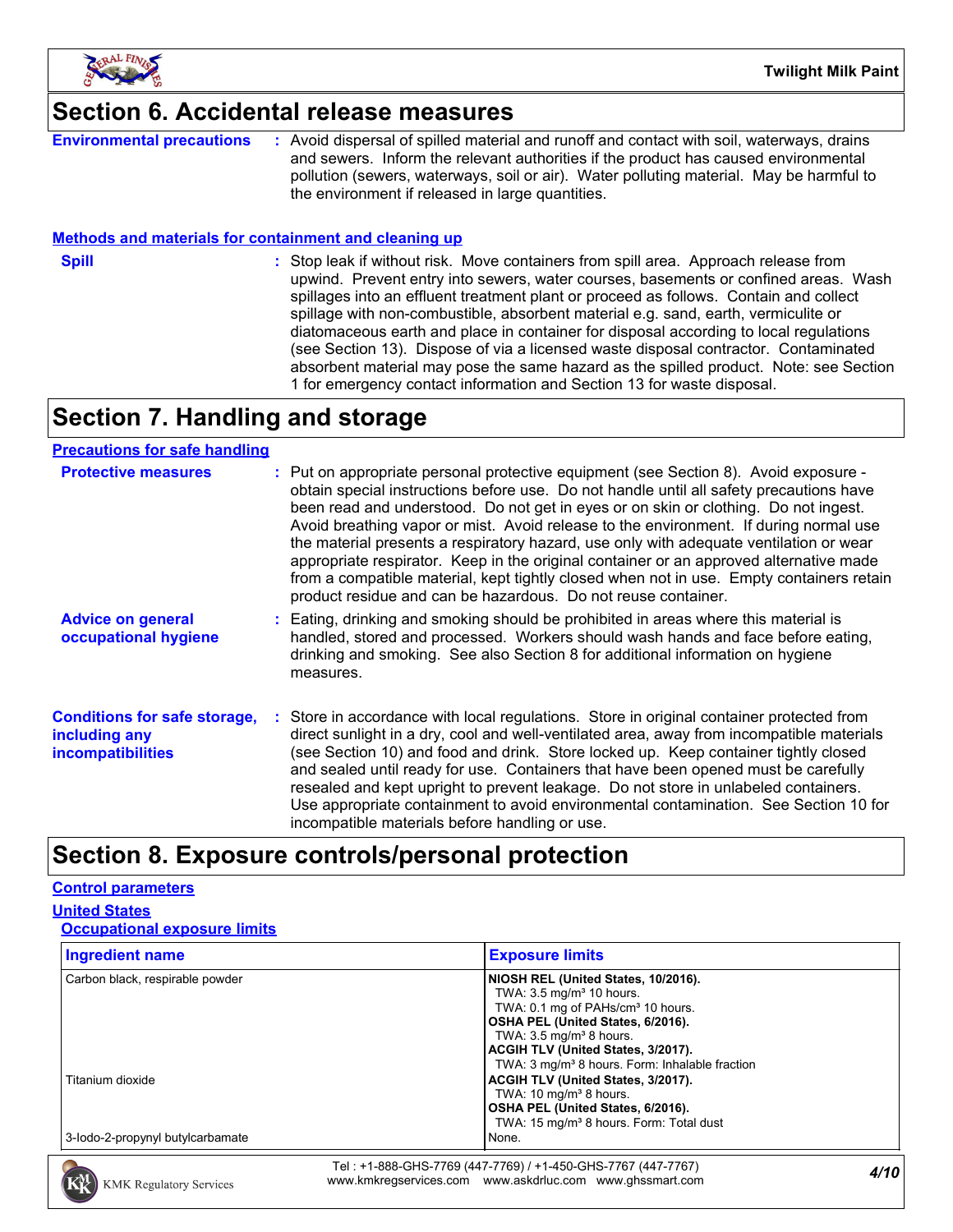

# **Section 8. Exposure controls/personal protection**

#### **Canada**

#### **Occupational exposure limits**

| <b>Ingredient name</b>                              | <b>Exposure limits</b>                                                                                                                                                                                                                                                                                                                                                                                                                                                                                                                                                                                                                                                                                                                                                                                                                                                                                                                                                                                                                                                                                   |
|-----------------------------------------------------|----------------------------------------------------------------------------------------------------------------------------------------------------------------------------------------------------------------------------------------------------------------------------------------------------------------------------------------------------------------------------------------------------------------------------------------------------------------------------------------------------------------------------------------------------------------------------------------------------------------------------------------------------------------------------------------------------------------------------------------------------------------------------------------------------------------------------------------------------------------------------------------------------------------------------------------------------------------------------------------------------------------------------------------------------------------------------------------------------------|
| Carbon black, respirable powder<br>Titanium dioxide | CA British Columbia Provincial (Canada, 6/2017).<br>TWA: 3 mg/m <sup>3</sup> 8 hours. Form: Inhalable<br>CA Alberta Provincial (Canada, 4/2009).<br>8 hrs OEL: 3.5 mg/m <sup>3</sup> 8 hours.<br>CA Quebec Provincial (Canada, 1/2014).<br>TWAEV: $3.5 \text{ mg/m}^3$ 8 hours.<br>CA Ontario Provincial (Canada, 1/2018).<br>TWA: 3 mg/m <sup>3</sup> 8 hours. Form: Inhalable fraction<br>CA Saskatchewan Provincial (Canada, 7/2013).<br>STEL: 7 mg/m <sup>3</sup> 15 minutes.<br>TWA: $3.5 \text{ mg/m}^3$ 8 hours.<br>CA Alberta Provincial (Canada, 4/2009).<br>8 hrs OEL: 10 mg/m <sup>3</sup> 8 hours.<br>CA British Columbia Provincial (Canada, 6/2017).<br>TWA: 3 mg/m <sup>3</sup> 8 hours. Form: Respirable dust<br>TWA: 10 mg/m <sup>3</sup> 8 hours. Form: Total dust<br>CA Ontario Provincial (Canada, 1/2018).<br>TWA: 10 mg/m <sup>3</sup> 8 hours.<br>CA Quebec Provincial (Canada, 1/2014).<br>TWAEV: 10 mg/m <sup>3</sup> 8 hours. Form: Total dust<br>CA Saskatchewan Provincial (Canada, 7/2013).<br>STEL: 20 mg/m <sup>3</sup> 15 minutes.<br>TWA: 10 mg/m <sup>3</sup> 8 hours. |

| <b>Appropriate engineering</b><br><b>controls</b> | : If user operations generate dust, fumes, gas, vapor or mist, use process enclosures,<br>local exhaust ventilation or other engineering controls to keep worker exposure to<br>airborne contaminants below any recommended or statutory limits.                                                                                                                                                                                                                                                                                                                                                                       |
|---------------------------------------------------|------------------------------------------------------------------------------------------------------------------------------------------------------------------------------------------------------------------------------------------------------------------------------------------------------------------------------------------------------------------------------------------------------------------------------------------------------------------------------------------------------------------------------------------------------------------------------------------------------------------------|
| <b>Environmental exposure</b><br><b>controls</b>  | : Emissions from ventilation or work process equipment should be checked to ensure<br>they comply with the requirements of environmental protection legislation.                                                                                                                                                                                                                                                                                                                                                                                                                                                       |
| <b>Individual protection measures</b>             |                                                                                                                                                                                                                                                                                                                                                                                                                                                                                                                                                                                                                        |
| <b>Hygiene measures</b>                           | : Wash hands, forearms and face thoroughly after handling chemical products, before<br>eating, smoking and using the lavatory and at the end of the working period.<br>Appropriate techniques should be used to remove potentially contaminated clothing.<br>Wash contaminated clothing before reusing. Ensure that eyewash stations and safety<br>showers are close to the workstation location.                                                                                                                                                                                                                      |
| <b>Eye/face protection</b>                        | : Safety eyewear complying with an approved standard should be used when a risk<br>assessment indicates this is necessary to avoid exposure to liquid splashes, mists,<br>gases or dusts. If contact is possible, the following protection should be worn, unless<br>the assessment indicates a higher degree of protection: safety glasses with side-shields.                                                                                                                                                                                                                                                         |
| <b>Skin protection</b>                            |                                                                                                                                                                                                                                                                                                                                                                                                                                                                                                                                                                                                                        |
| <b>Hand protection</b>                            | : Chemical-resistant, impervious gloves complying with an approved standard should be<br>worn at all times when handling chemical products if a risk assessment indicates this is<br>necessary. Considering the parameters specified by the glove manufacturer, check<br>during use that the gloves are still retaining their protective properties. It should be<br>noted that the time to breakthrough for any glove material may be different for different<br>glove manufacturers. In the case of mixtures, consisting of several substances, the<br>protection time of the gloves cannot be accurately estimated. |
| <b>Body protection</b>                            | : Personal protective equipment for the body should be selected based on the task being<br>performed and the risks involved and should be approved by a specialist before<br>handling this product.                                                                                                                                                                                                                                                                                                                                                                                                                    |
| <b>Other skin protection</b>                      | : Appropriate footwear and any additional skin protection measures should be selected<br>based on the task being performed and the risks involved and should be approved by a<br>specialist before handling this product.                                                                                                                                                                                                                                                                                                                                                                                              |
| KMK Regulatory Services                           | Tel: +1-888-GHS-7769 (447-7769) / +1-450-GHS-7767 (447-7767)<br>5/10<br>www.kmkregservices.com www.askdrluc.com www.ghssmart.com                                                                                                                                                                                                                                                                                                                                                                                                                                                                                       |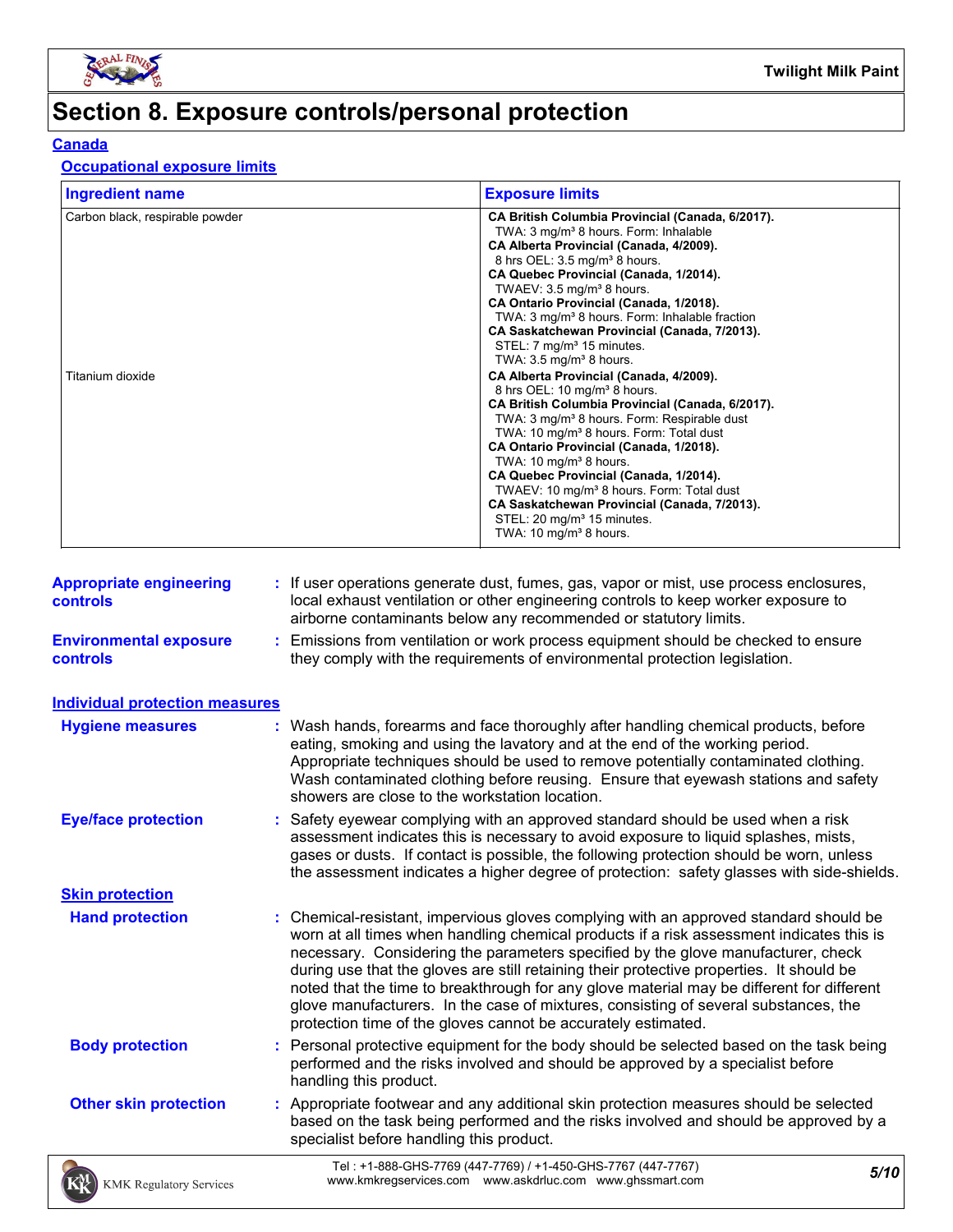

### **Section 8. Exposure controls/personal protection**

```
Respiratory protection :
```
Based on the hazard and potential for exposure, select a respirator that meets the appropriate standard or certification. Respirators must be used according to a respiratory protection program to ensure proper fitting, training, and other important aspects of use.

## **Section 9. Physical and chemical properties**

| <b>Appearance</b>                                 |                                      |
|---------------------------------------------------|--------------------------------------|
| <b>Physical state</b>                             | : Liquid. [Viscous.]                 |
| <b>Color</b>                                      | : Dark blue.                         |
| Odor                                              | : Latex.                             |
| <b>Odor threshold</b>                             | : Not available.                     |
| pH                                                | $: 7.8 \text{ to } 9$                |
| <b>Melting point</b>                              | Not available.                       |
| <b>Boiling point</b>                              | $:$ Not available.                   |
| <b>Flash point</b>                                | : Not available.                     |
| <b>Evaporation rate</b>                           | : Not available.                     |
| <b>Flammability (solid, gas)</b>                  | : Not available.                     |
| Lower and upper explosive<br>(flammable) limits   | $:$ Not available.                   |
| <b>Vapor pressure</b>                             | : Not available.                     |
| <b>Vapor density</b>                              | $: 9.77$ lb/gal                      |
| <b>Relative density</b>                           | Not available.                       |
| <b>Solubility</b>                                 | : Soluble in water.                  |
| <b>Partition coefficient: n-</b><br>octanol/water | : Not available.                     |
| <b>Auto-ignition temperature</b>                  | $:$ Not available.                   |
| <b>Decomposition temperature</b>                  | : Not available.                     |
| <b>Viscosity</b>                                  | Dynamic: 1500 mPa·s (1500 cP) @ 75°F |
| <b>VOC content</b>                                | : 27 g/L                             |
| Flow time (ISO 2431)                              | : Not available.                     |

## **Section 10. Stability and reactivity**

| <b>Reactivity</b>                            | : No specific test data related to reactivity available for this product or its ingredients.              |
|----------------------------------------------|-----------------------------------------------------------------------------------------------------------|
| <b>Chemical stability</b>                    | : The product is stable.                                                                                  |
| <b>Possibility of hazardous</b><br>reactions | : Under normal conditions of storage and use, hazardous reactions will not occur.                         |
| <b>Conditions to avoid</b>                   | : Protect from freezing.                                                                                  |
| <b>Incompatible materials</b>                | : Reactive or incompatible with the following materials: oxidizing materials.                             |
| <b>Hazardous decomposition</b><br>products   | : Under normal conditions of storage and use, hazardous decomposition products should<br>not be produced. |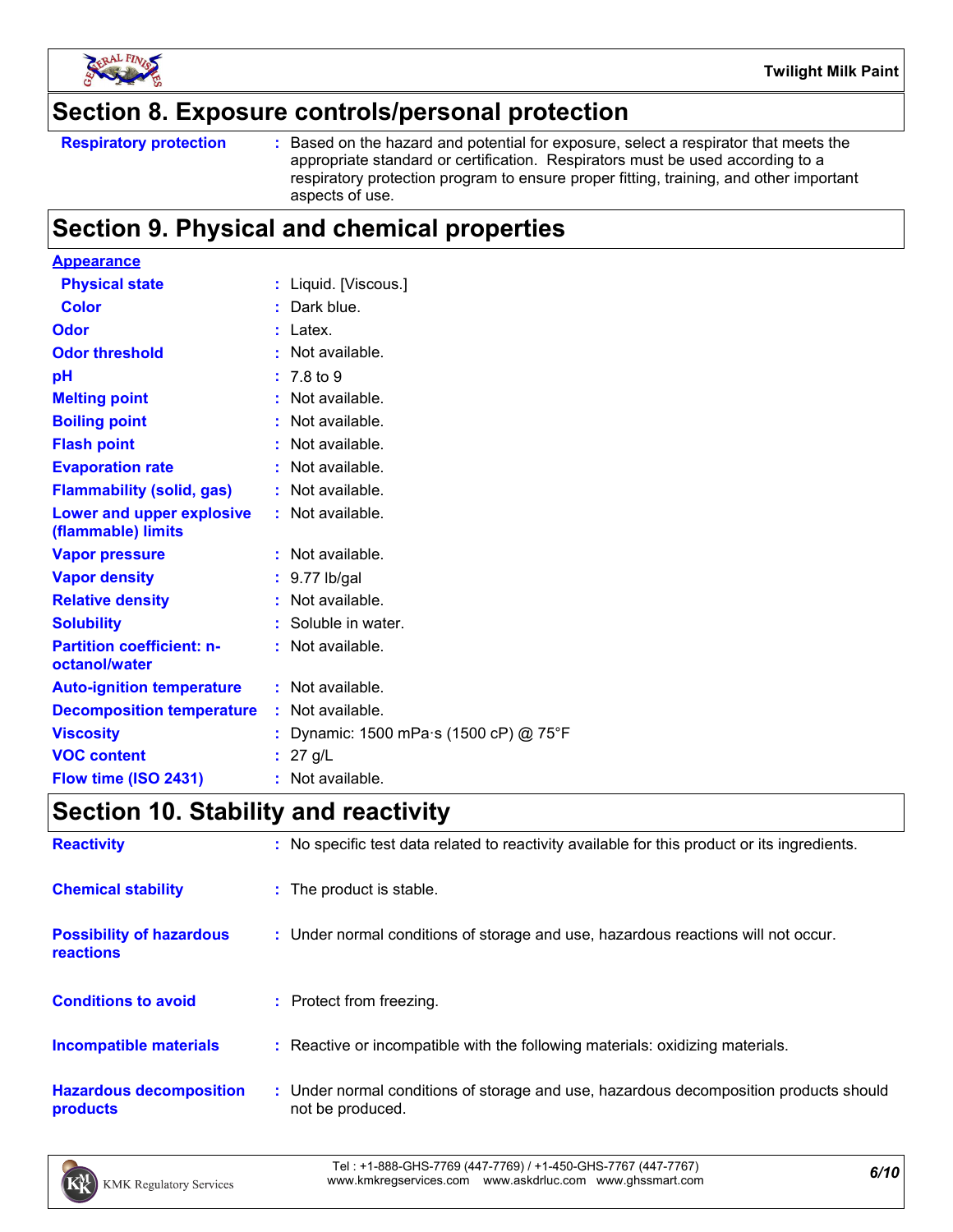

### **Section 11. Toxicological information**

#### **Information on toxicological effects**

#### **Acute toxicity**

| <b>Product/ingredient name</b>                                      | Result                 | <b>Species</b> | <b>Dose</b>                | <b>Exposure</b> |  |
|---------------------------------------------------------------------|------------------------|----------------|----------------------------|-----------------|--|
| Carbon black, respirable powder<br>3-lodo-2-propynyl butylcarbamate | LD50 Oral<br>LD50 Oral | Rat<br>Rat     | >15400 mg/kg<br>1470 mg/kg |                 |  |

#### **Irritation/Corrosion**

There is no data available.

#### **Sensitization**

There is no data available.

#### **Mutagenicity**

There is no data available.

#### **Carcinogenicity**

#### **Classification**

| <b>Product/ingredient name</b>                      | <b>OSHA</b> | <b>IARC</b> | <b>NTP</b> |
|-----------------------------------------------------|-------------|-------------|------------|
| Carbon black, respirable powder<br>Titanium dioxide |             | 2B<br>2B    |            |

#### **Reproductive toxicity**

There is no data available.

#### **Teratogenicity**

There is no data available.

#### **Specific target organ toxicity (single exposure)**

There is no data available.

#### **Specific target organ toxicity (repeated exposure)**

| <b>Name</b>                      | <b>Category</b> | <b>Target organs</b> |
|----------------------------------|-----------------|----------------------|
| 3-lodo-2-propynyl butylcarbamate | Category        | larynx               |

#### **Aspiration hazard**

There is no data available.

#### **Information on the likely routes of exposure :** Dermal contact. Eye contact. Inhalation. Ingestion.

#### **Potential acute health effects**

| <b>Eye contact</b>  | : No known significant effects or critical hazards. |
|---------------------|-----------------------------------------------------|
| <b>Inhalation</b>   | : No known significant effects or critical hazards. |
| <b>Skin contact</b> | : No known significant effects or critical hazards. |
| <b>Ingestion</b>    | : No known significant effects or critical hazards. |

### **Symptoms related to the physical, chemical and toxicological characteristics**

| Eye contact         | : No known significant effects or critical hazards. |
|---------------------|-----------------------------------------------------|
| <b>Inhalation</b>   | : No known significant effects or critical hazards. |
| <b>Skin contact</b> | : No known significant effects or critical hazards. |
| Ingestion           | : No known significant effects or critical hazards. |

#### **Delayed and immediate effects and also chronic effects from short and long term exposure Short term exposure**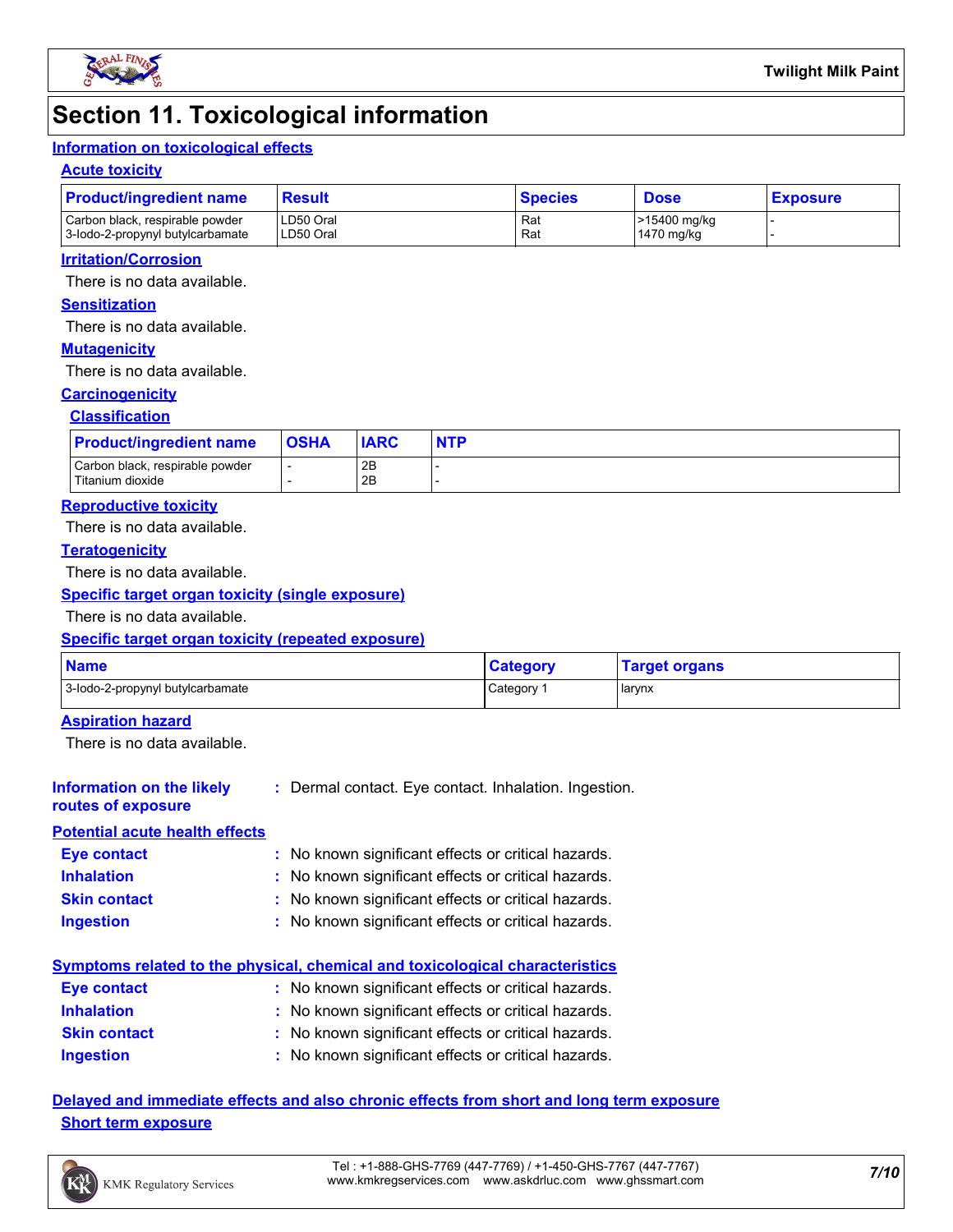

# **Section 11. Toxicological information**

| <b>Potential immediate</b><br><b>effects</b> | : No known significant effects or critical hazards.                                         |
|----------------------------------------------|---------------------------------------------------------------------------------------------|
| <b>Potential delayed effects</b>             | : No known significant effects or critical hazards.                                         |
| <b>Long term exposure</b>                    |                                                                                             |
| <b>Potential immediate</b><br><b>effects</b> | : No known significant effects or critical hazards.                                         |
| <b>Potential delayed effects</b>             | : No known significant effects or critical hazards.                                         |
| <b>Potential chronic health effects</b>      |                                                                                             |
| <b>General</b>                               | : No known significant effects or critical hazards.                                         |
| <b>Carcinogenicity</b>                       | : Suspected of causing cancer. Risk of cancer depends on duration and level of<br>exposure. |
| <b>Mutagenicity</b>                          | : No known significant effects or critical hazards.                                         |
| <b>Teratogenicity</b>                        | : No known significant effects or critical hazards.                                         |
| <b>Developmental effects</b>                 | : No known significant effects or critical hazards.                                         |
| <b>Fertility effects</b>                     | : No known significant effects or critical hazards.                                         |
|                                              |                                                                                             |

#### **Numerical measures of toxicity**

**Acute toxicity estimates**

There is no data available.

## **Section 12. Ecological information**

#### **Toxicity**

| <b>Product/ingredient name</b>   | Result                                | <b>Species</b>                        | <b>Exposure</b> |
|----------------------------------|---------------------------------------|---------------------------------------|-----------------|
| Carbon black, respirable powder  | Acute EC50 37.563 mg/L Fresh water    | Daphnia - Daphnia magna - Neonate     | 48 hours        |
| l Titanium dioxide               | Acute LC50 >1000000 µg/L Marine water | l Fish - Fundulus heteroclitus        | 96 hours        |
| 3-lodo-2-propynyl butylcarbamate | Acute LC50 500 ppb Fresh water        | Crustaceans - Hyalella azteca         | 48 hours        |
|                                  | Acute LC50 40 ppb Fresh water         | l Daphnia - Daphnia magna             | 48 hours        |
|                                  | Acute LC50 67 µg/L Fresh water        | Fish - Oncorhynchus mykiss - Juvenile | 96 hours        |
|                                  |                                       | (Fledgling, Hatchling, Weanling)      |                 |
|                                  | Chronic NOEC 8.4 ppb                  | Fish - Pimephales promelas            | 35 days         |
|                                  |                                       |                                       |                 |

#### **Persistence and degradability**

There is no data available.

#### **Bioaccumulative potential**

There is no data available.

| <b>Mobility in soil</b>                                 |                                                     |
|---------------------------------------------------------|-----------------------------------------------------|
| <b>Soil/water partition</b><br><b>coefficient (Koc)</b> | : Not available.                                    |
| <b>Other adverse effects</b>                            | : No known significant effects or critical hazards. |

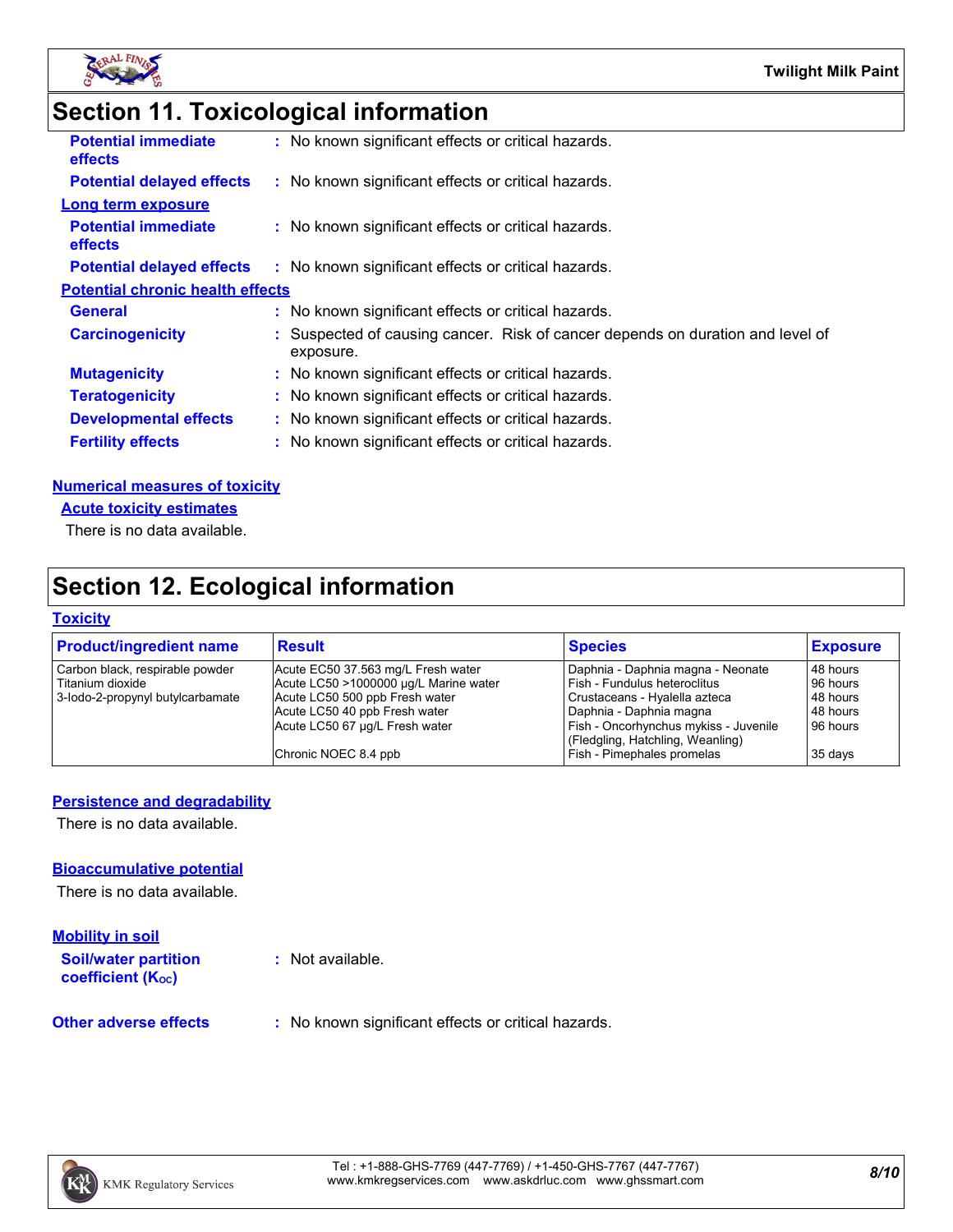

## **Section 13. Disposal considerations**

**Disposal methods :**

The generation of waste should be avoided or minimized wherever possible. Disposal of this product, solutions and any by-products should comply with the requirements of environmental protection and waste disposal legislation and any regional local authority requirements. Dispose of surplus and non-recyclable products via a licensed waste disposal contractor. Waste should not be disposed of untreated to the sewer unless fully compliant with the requirements of all authorities with jurisdiction. Waste packaging should be recycled. Incineration or landfill should only be considered when recycling is not feasible. This material and its container must be disposed of in a safe way. Care should be taken when handling empty containers that have not been cleaned or rinsed out. Empty containers or liners may retain some product residues. Avoid dispersal of spilled material and runoff and contact with soil, waterways, drains and sewers.

## **Section 14. Transport information**

|                                      | <b>DOT Classification</b> | <b>TDG Classification</b> | <b>IMDG</b>              | <b>IATA</b>    |
|--------------------------------------|---------------------------|---------------------------|--------------------------|----------------|
| <b>UN number</b>                     | Not regulated.            | Not regulated.            | Not regulated.           | Not regulated. |
| <b>UN proper</b><br>shipping name    |                           |                           |                          |                |
| <b>Transport</b><br>hazard class(es) |                           | ۰                         |                          |                |
| <b>Packing group</b>                 | $\overline{\phantom{a}}$  | $\overline{\phantom{0}}$  | $\overline{\phantom{a}}$ |                |
| <b>Environmental</b><br>hazards      | No.                       | No.                       | No.                      | No.            |

**AERG :** Not applicable

**Special precautions for user Transport within user's premises:** always transport in closed containers that are **:** upright and secure. Ensure that persons transporting the product know what to do in the event of an accident or spillage.

## **Section 15. Regulatory information**

| <b>U.S. Federal regulations</b>                                                   | : United States inventory (TSCA 8b): All components are listed or exempted.<br>Clean Water Act (CWA) 311: Cyclohexane |
|-----------------------------------------------------------------------------------|-----------------------------------------------------------------------------------------------------------------------|
| <b>Clean Air Act Section 112</b><br>(b) Hazardous Air<br><b>Pollutants (HAPS)</b> | : Not listed                                                                                                          |
| <b>Clean Air Act Section 602</b><br><b>Class I Substances</b>                     | : Not listed                                                                                                          |
| <b>Clean Air Act Section 602</b><br><b>Class II Substances</b>                    | : Not listed                                                                                                          |
| <b>DEA List I Chemicals</b><br>(Precursor Chemicals)                              | : Not listed                                                                                                          |
| <b>DEA List II Chemicals</b><br><b>(Essential Chemicals)</b>                      | : Not listed                                                                                                          |

**SARA 302/304**